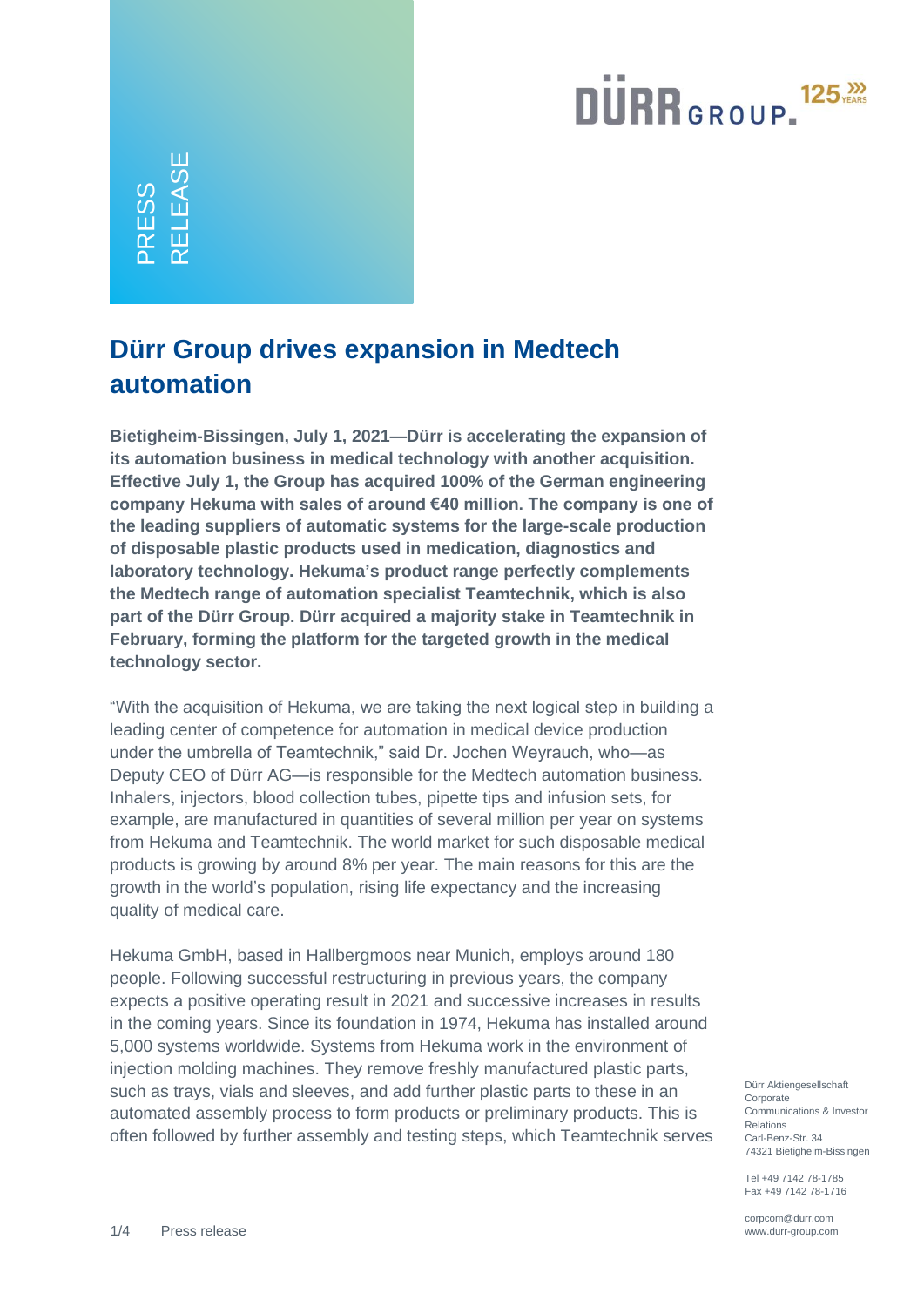### $125<sub>YERS</sub>$ **DURR**GROUP-

with its systems. Therefore, Dürr can cover a large part of the automated value creation in medical device production through the combination of Teamtechnik and Hekuma. Furthermore, the customer base is growing, as there is hardly any overlap in the customer bases of Hekuma and Teamtechnik.

In addition to the medical technology sector, which accounts for a good 50% of sales, Hekuma also supplies the automotive industry (25% share of sales). For example, it produces ABS and sensor housings, plug-in connections or parts for transmission electronics on Hekuma systems. Plastic elements for personal care products are also produced with the help of Hekuma technology, such as parts for razors or electric toothbrushes.

Under the umbrella of the Dürr Group, Hekuma will benefit from synergies, for example in purchasing, sales and service. Hekuma's customer access will improve, particularly in the large markets of China and North America. In addition, Hekuma and Teamtechnik together have a broader and more attractive range of products.

Dürr is acquiring the shares in Hekuma from elexis AG. elexis is a world market leader in the fields of web and strip guiding systems, quality assurance systems and safety components for heavy load logistics and belongs to the plant engineering group SMS group. The parties have agreed to keep the purchase price confidential. The completion of the transaction still has to be approved by the competent antitrust authority.

Dr. Rolf Merte, CEO of elexis AG: "Twenty years ago, the decision to have a diversified product portfolio and to position ourselves in diversified markets was the right decision for our elexis. However, our new strategy is to focus on markets in which we have already achieved stable innovation and market leadership with our high-tech products thanks to our global presence, and to expand our spectrum vertically upwards and also horizontally there. We have not been able to leverage the synergies in our group with HEKUMA that Dürr can now offer them. We are pleased that HEKUMA, with its excellent management team and high technology products, will now be part of a global infrastructure where it will have the opportunity to grow successfully much faster."

Pictures for this press release can be found [here.](https://www.durr-group.com/en/media/news/news-detail/view/duerr-group-drives-expansion-in-medtech-automation-81016)

The Dürr Group is one of the world's leading mechanical and plant engineering firms with extensive expertise in automation and digitalization/Industry 4.0. Its products, systems and services enable highly efficient and resource-saving manufacturing

\_\_\_\_\_\_\_\_\_\_\_\_\_\_\_\_\_\_\_\_\_\_\_\_\_\_\_\_\_\_\_\_\_\_\_\_\_\_\_\_\_\_\_\_\_\_\_\_\_\_\_\_\_\_\_\_\_\_\_\_\_\_\_

Dürr Aktiengesellschaft Corporate Communications & Investor Relations Carl-Benz-Str. 34 74321 Bietigheim-Bissingen

Tel +49 7142 78-1785 Fax +49 7142 78-1716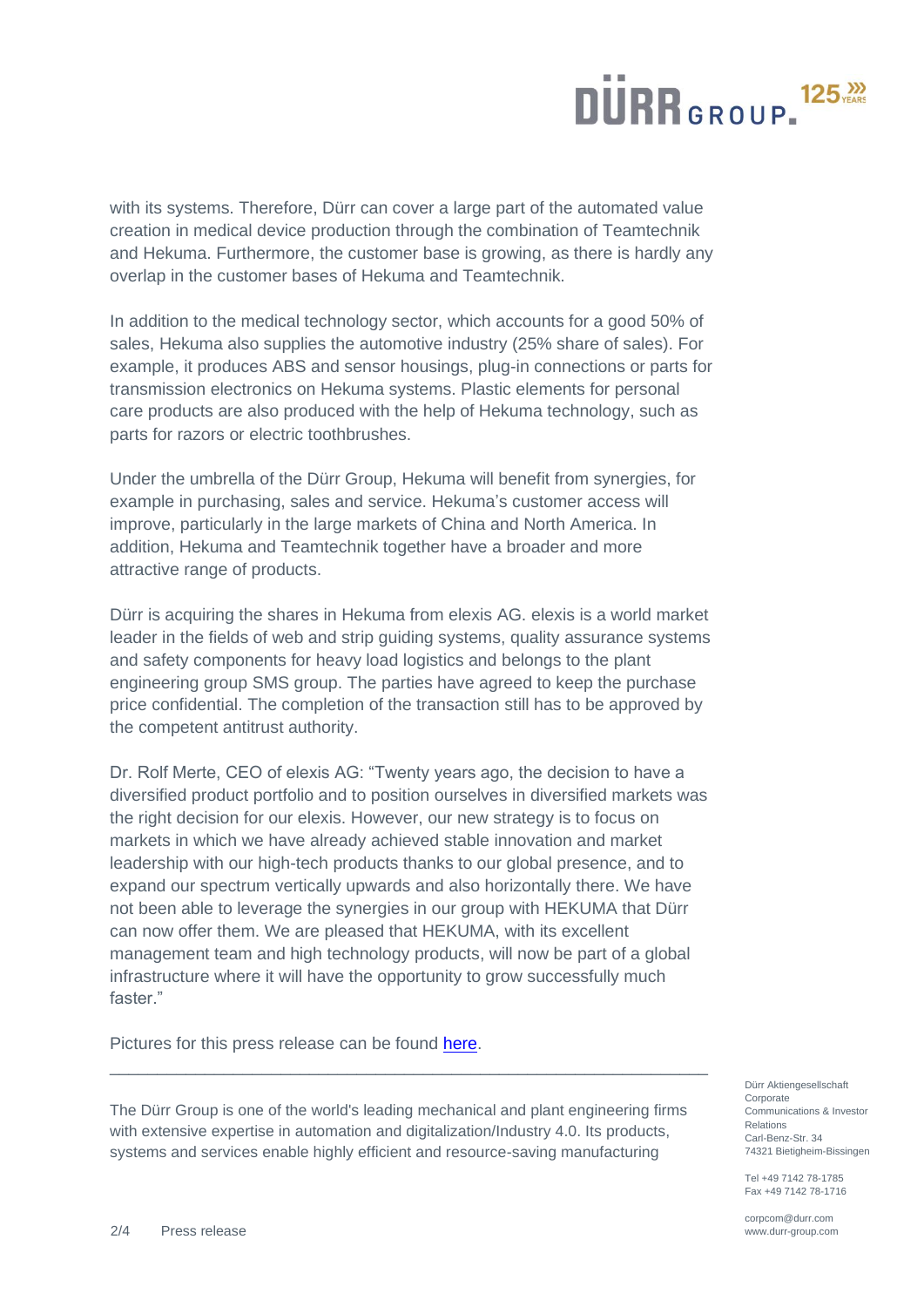# **DURR**GROUP.<sup>125</sub>,</sup>

processes in different industries. The Dürr Group supplies sectors like the automotive industry, mechanical engineering, chemical, pharmaceutical, medical technology and woodworking industries. It generated sales of € 3.32 billion in 2020. The company has more than 17,000 employees and 121 business locations in 33 countries. Since February 2021, the majority-owned automation specialist Teamtechnik has also been part of the Group. The Group operates in the market with the brands Dürr, Schenck and HOMAG and with five divisions:

- **Paint and Final Assembly Systems: paint shops as well as final assembly, testing** and filling technology for the automotive industry, assembly and test systems for medical devices
- Application Technology: robot technologies for the automated application of paint, sealants and adhesives
- **Clean Technology Systems:** air pollution control, noise abatement systems and coating systems for battery electrodes
- **Measuring and Process Systems:** balancing equipment and diagnostic technology
- **Woodworking Machinery and Systems: machinery and equipment for the** woodworking industry

#### **Contact**:

Dürr AG Andreas Schaller / Mathias Christen Corporate Communications & Investor Relations Phone +49 7142 78-1785 / -1381 Fax +49 7142 78-1716 E-Mail [corpcom@durr.com](mailto:corpcom@durr.com)

This publication has been prepared independently by Dürr AG/Dürr group. It may contain statements which address such key issues as strategy, future financial results, events, competitive positions and product developments. Such forward-looking statements are subject to a number of risks, uncertainties and other factors, including, but not limited to those described in disclosures of Dürr AG, in particular in the chapter "Risks" in the annual report of Dürr AG. Should one or more of these risks, uncertainties and other factors materialize, or should underlying expectations not occur or assumptions prove incorrect, actual results, performances or achievements of the Dürr group may vary materially from those described in the relevant forward-looking statements. These statements may be identified by words such as "expect," "want," "anticipate," "intend," "plan," "believe," "seek," "estimate," "will," "project" or words of similar meaning. Dürr AG neither intends, nor assumes any obligation, to update or revise its forward-looking statements regularly in light of developments which differ from those anticipated. Stated competitive positions are based on management estimates supported by information provided by specialized external agencies.

Our financial reports, presentations, press releases and ad-hoc releases may include alternative financial metrics. These metrics are not defined in the IFRS (International Financial Reporting Standards). Net assets, financial position and results of operations

Dürr Aktiengesellschaft Corporate Communications & Investor Relations Carl-Benz-Str. 34 74321 Bietigheim-Bissingen

Tel +49 7142 78-1785 Fax +49 7142 78-1716